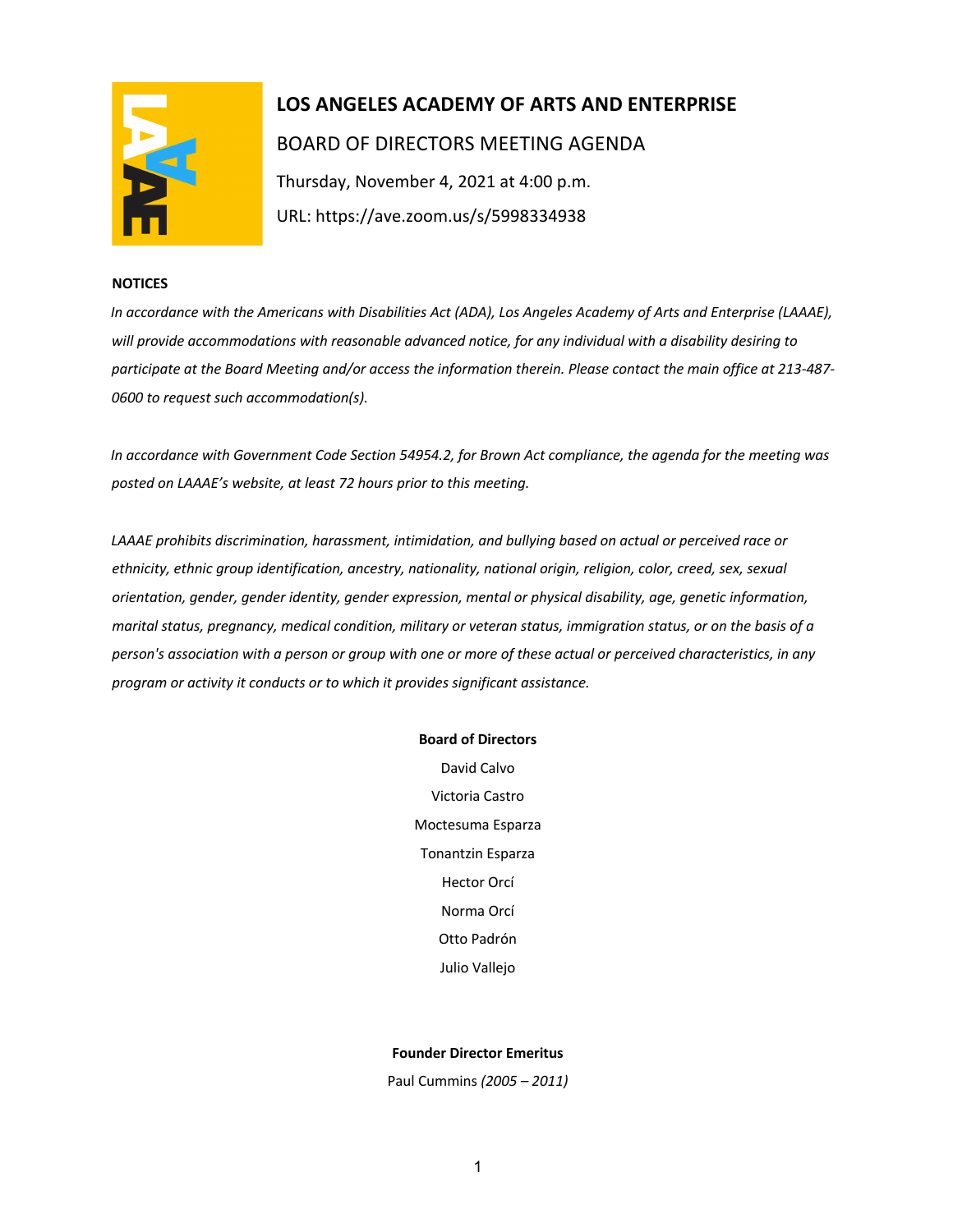### **AGENDA**

1. Welcome - Call to Order - Roll Call - Establish Quorum *(Action Item)*

Board chair Moctesuma Esparza called the meeting to order at 4:15 pm. Roll call was made, and quorum was established. Board members who participated in the meeting included: David Calvo, Victoria Castro, Moctesuma Esparza, Tonantzin Esparza, Hector Orci, and Norma Orci. Other who participated in the meeting included: Jessica Argueta, Sofia Bueso, Daniel, Calvo, Mariela Calvo, Bianca Caraza, Manuel Cordova, David DeFrenza, Wilfredo Flores, Ana Grajeda, and Aaron Guibord.

2. Approval of Agenda *(Action Item)*

Agenda item 5.e. was removed from the agenda and agenda item 8 was moved be the  $4<sup>th</sup>$ agenda item addressed sequentially. The board unanimously approved the amended November 4, 2021 meeting agenda. Motion to approve by Norma Orci; second by David Calvo.

3. Adoption of Board Findings Pursuant to Government Code Section 54953(e)(1)(A).

Pursuant to Government Code Section 54953(e)(1)(A), the Governing Board finds as follows: (1) a state of emergency exists in California (Proclamation of State of Emergency declared March 4, 2020) related to COVID-19; and (2) the County of Los Angeles Department of Public Health currently recommends measures to promote social distancing (LADPH Reducing Risk Guidance dated September 22, 2021.) Therefore, the Governing Board may conduct this meeting via teleconference pursuant to Government Code Section 54953(e).

The board unanimously adopted agenda item 3. Motion by David Calvo; second by Victoria Castro.

4. Approval of Previous Meeting Minutes *(Action Item)*

2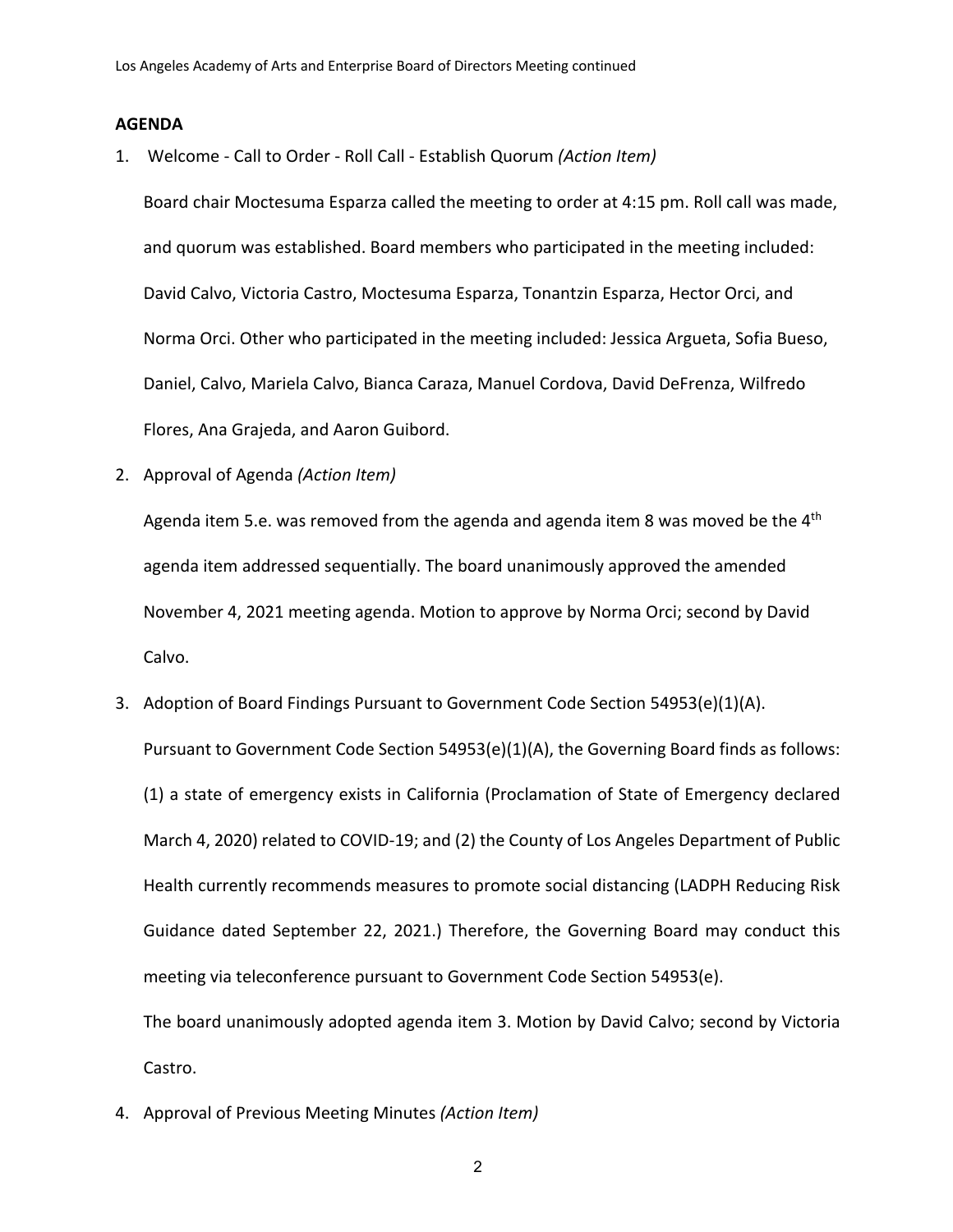The board unanimously approved the October 14, 2021 meeting minutes. Motion to approve by Victoria Castro; second by David Calvo. The board unanimously approved the October 29, 2021 meeting minutes. Motion to approve by Norma Orci; second by Victoria Castro.

- 5. Consent Agenda *(Action Item)*
	- a. Adoption of School Nutrition Partners Food Service Management Consulting Agreement
	- b. Adoption of License Agreement for Alternative COVID-19 Testing Plan
	- c. Adoption of Charter School COVID-19 Vaccination Compliance Certification (Staff)
	- d. Adoption of Charter School COVID-19 Vaccination Compliance Certification (Student Extracurriculars)
	- e. Adoption of Revised Local Wellness Policy
	- f. Adoption of LAVA Contract
	- g. Adoption of School-Based Medi-Cal Administrative Activities (SMAA) 2021\_Q1
	- h. Adoption of Attachment I Master Plan for English Learners Certification 2021-2022
	- i. Adoption of Revised English Learner Master Plan (2021-2022)
	- j. Adoption of Calendar for 2022-2023
	- k. Adoption of Attachment E Charter School Compliance Monitoring 2021-2022

The board unanimously adopted the consent agenda, excluding agenda item 5.e. which was removed from the agenda during agenda item 2. Motion to adopt the consent agenda by Hector Orci; second by Victoria Castro.

6. New Business *(Action Items)*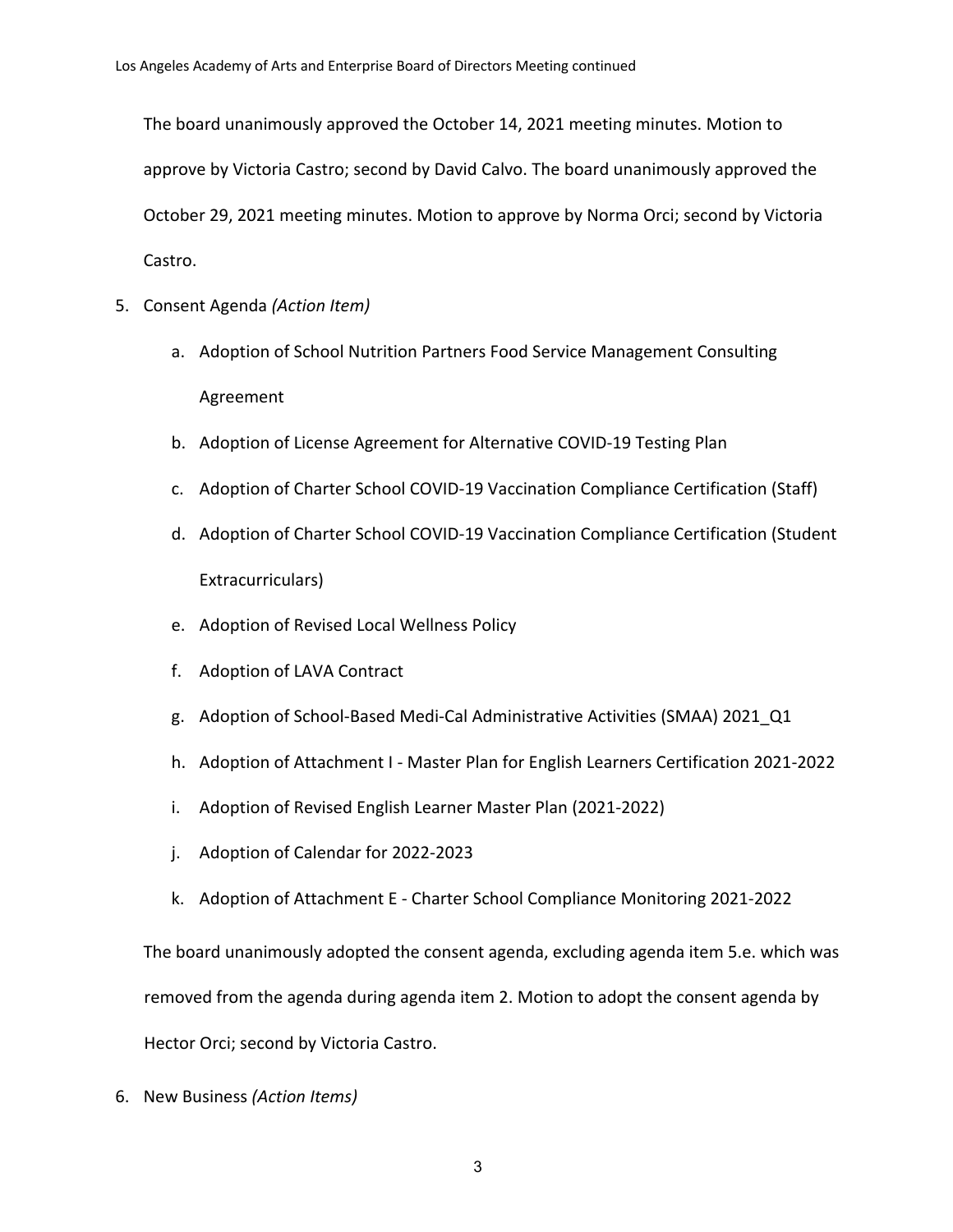- a. Approval of Financial Reports
	- i. Balance Sheet (September 2021)
	- ii. Income Statement (September 2021)
	- iii. Budget to Actuals (September 2021)
	- iv. Cash Flow (September 2021)
	- v. Check Register (September 2021)
	- vi. Bank Reconciliations (September 2021)

The board unanimously approved agenda item 7.a. Motion to approve by Victoria

Castro; second by Norma Orci.

b. Adoption of 2021-2022 Revised Budget

The board unanimously adopted agenda item 7.b. Motion to adopt by Victoria Castro; second by Norma Orci.

- c. Ratification of Proposition 39 Application for the 2022-2023 School Year The board unanimously ratified agenda item 6.c. Motion to ratify by Victoria Castro; second by Hector Orci.
- d. Discussion and Potential Action Relating to the Perkins Grant and Relevant Waivers The board unanimously adopted a motion supporting the Perkins Grant application and relevant waivers. Motion by Victoria Castro; second by Hector Orci.
- 7. Principal Update *(Non-Action Items)*
	- a. Enrollment Update
	- b. Academic Update
	- c. Arts Update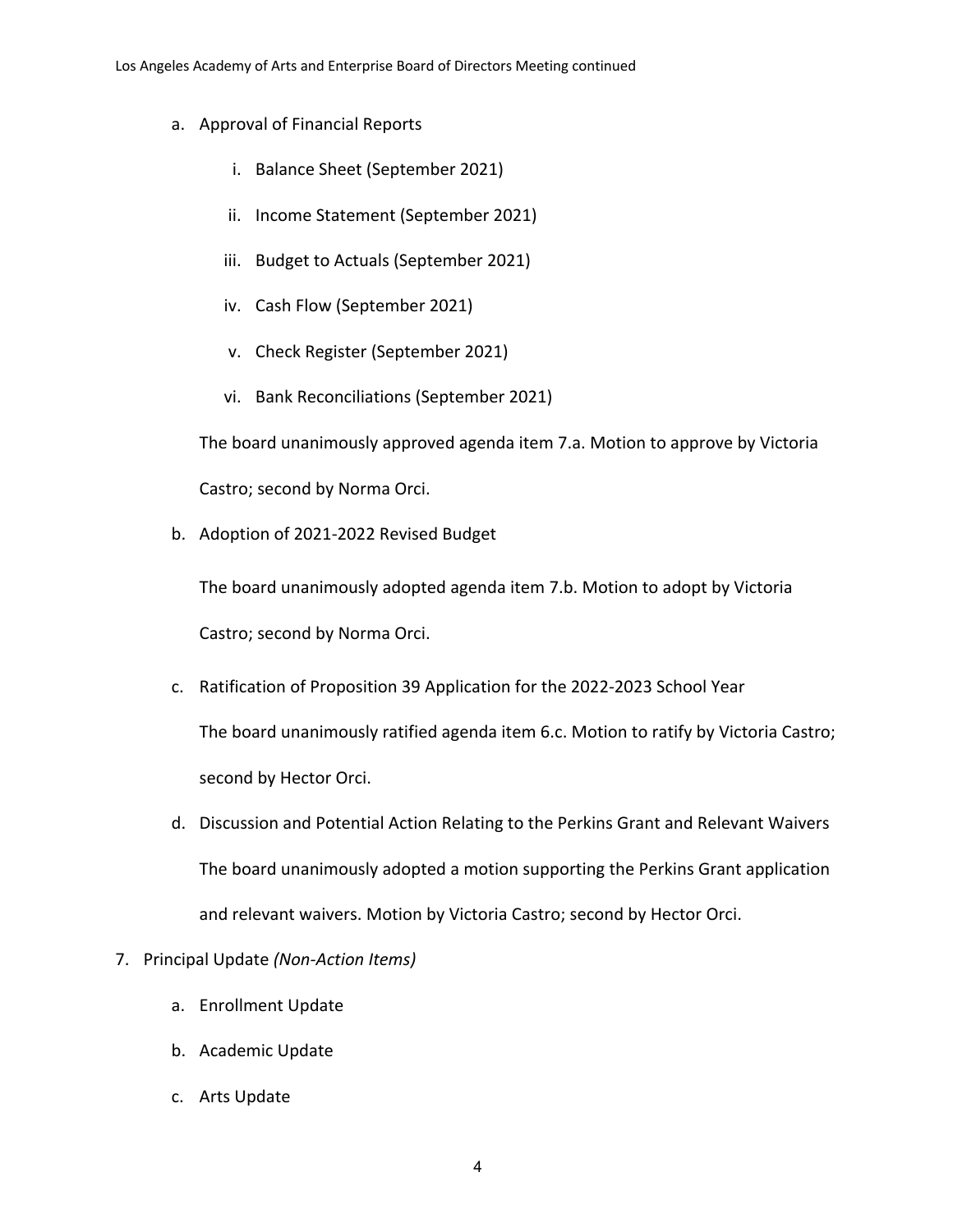- d. Students of the Month
	- i. Empathy: Axel Chinchilla; Yanet Bonifacio
	- ii. Integrity: Alan Castillo; Israel Gomez
	- iii. Respect: Sandra Flores; Rebecca Morales
	- iv. Perseverance: Angelan Castelon; Daniella Alarcon
	- v. Innovation: Cristina Cardona; Jennifer Huinac

Principal, David DeFrenza, provided an update on school events and enrollment.

8. Public Comment on Agenda or Non-Agenda Items *(Non-Action Item)*

Agenda item 8. was moved to be the  $4<sup>th</sup>$  agenda item as indicated in agenda item 2. There was none.

9. Stakeholder Update *(Non-Action Item)*

Student, Sofia Bueso, provided an update on school events.

10. Announcements *(Non-Action Item)*

Director of Development, Wilfredo Flores, provided an update on community partnerships.

- 11. Closed Session *(Action Items)*
	- a. Conference with Legal Counsel Existing Litigation (Government Code § 54956.9(d)(1).)

*Los Angeles Academy of Arts and Enterprise v. Denley Investment Management Company, Inc.; 600 S LaFayette Associates, LLC; and Mehdi Bolour*

b. Conference with Legal Counsel – Anticipated Litigation (Government Code § 54956.9(d)(2).): ([2])

The board did not recess into closed session. No action taken.